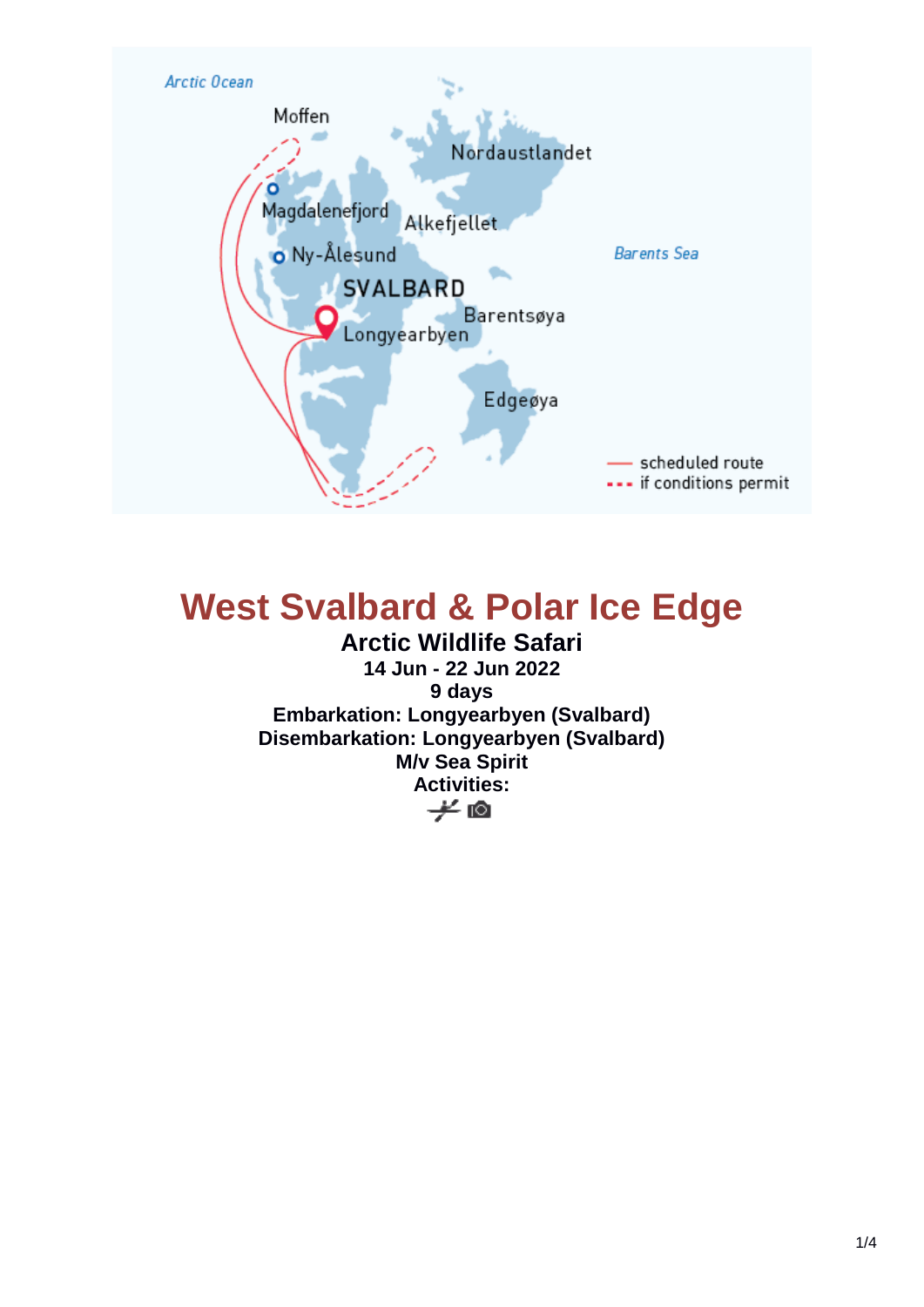# **Itinerary**



### **Day 1: Arrival in Longyearbyen, Svalbard (hotel night)**

Welcome to Longyearbyen, the administrative center of Svalbard and starting point of our Arctic expedition! At the Longyearbyen airport, you will be greeted by our staff and transferred to a quality hotel, which has been arranged by us and is included in the price of the itinerary. You will then be free to explore the charming, walkable town center.

We recommend starting your discovery of this fascinating Norwegian High Arctic territory at the excellent Svalbard Museum, where you can also purchase hard-to-find polar books and maps. Afterward, you can enjoy an excellent dinner at one of Longyearbyen's many delightful restaurants. If you are still awake at midnight, you will notice the sun has not set. In fact, the sun will not set for the entire duration of our time in Svalbard.



#### **Day 2: Welcome Aboard!**

After breakfast at your hotel, the morning is yours to enjoy Longyearbyen. Take in the views of icy fjords and glaciated mountains surrounding this historic former coal-mining town. Take advantage of shopping for souvenirs or some last-minute necessities such as cold-weather gear. Just remember, you will soon receive your very own parka to keep and waterproof boots to borrow on board the ship. For lunch, Longyearbyen offers quick and easy meal options including the most northerly pizzas and kebabs in the world.

In the afternoon, you will be transferred to the pier where we will warmly welcome you aboard the deluxe expedition vessel M/V Sea Spirit. Get settled in your spacious suite and explore the

ship that will be your comfortable home during the extraordinary adventure to come. After getting underway, a full schedule of events kicks off with informative briefings and introductions from your expedition staff. After the first of many delicious dinners on board, step out onto the open decks to admire the gorgeous scenery in 24-hour daylight as we pass through the wildlife-rich waters of Isfjorden.



#### **Day 3-8: West Svalbard and Polar Ice Edge**

The itinerary for this voyage focuses on the spectacular fjords, coasts and islands of western Spitsbergen, the main island of the Svalbard archipelago. This area contains Svalbard's most impressive scenery and some of the Arctic's best wildlife viewing opportunities. Our exact schedule and route will be shaped by the weather and ice conditions we encounter. Polar bears and other iconic Arctic animals can be spotted at anytime, anywhere in our area of exploration.

One of the pristine natural areas on this itinerary is South Spitsbergen National Park, a vast region of varied landscapes including polar deserts and impassible mountain ranges. The centerpiece of this park is Hornsund, a picture-perfect fjord where countless mighty glaciers cascade from soaring mountaintops into icy inlets. At this time of year, we are sure to encounter fast ice—

that is, sea ice that is fastened to the shore. This situation offers an excellent chance of observing polar bears on the hunt for ringed seals. The park also includes the southern shores of Bellsund, a picturesque bay where we find the remains of historical whaling operations, including wooden boats, cabins and thousands of whale bones—a scene from the distant past, literally frozen in time. This area also offers great hiking opportunities through landscapes rich with Arctic flora and birdlife, as well as fascinating geology.

Also on our route is Northwest Spitsbergen National Park, the crown jewel of Svalbard's scenic wonders. Here we find deep fjords flanked by serrated mountain peaks and immense tidewater glaciers calving icebergs into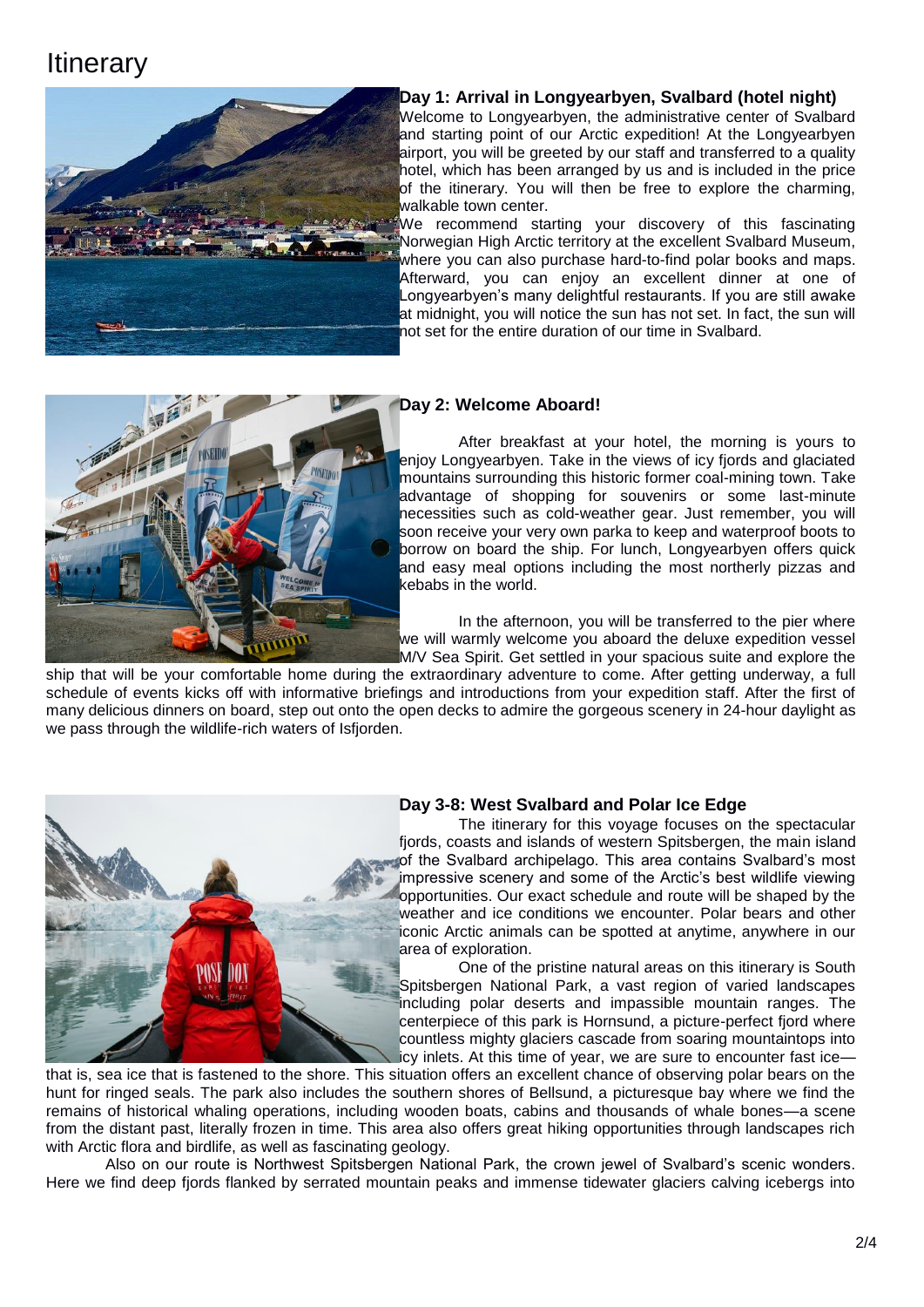turquoise waters. The whole area is alive with migratory Arctic seabirds. On this voyage, we are just in time to witness the return of millions of murres, guillemots and little auks to the small islands, mountainsides and sea cliffs where they breed within the park. This is also a great area to encounter marine mammals, including various kinds of whales and Arctic seals. Set among this incredible scenery and wildlife activity, we also find evidence of Svalbard's earliest sealers and whalers.

Our area of exploration also includes gorgeous Forlandet National Park. Here we find Prins Karls Forland, one of the best places in Svalbard to observe herds of walrus hauled out on land. Also along the route is North Isforden National Park, where we have the chance to observe endemic Svalbard reindeer grazing and Arctic fox romping in lush tundra meadows.

Human habitation along our route can be found at Ny Ålesund, a former mining town and airship base that is now home to an international community of Arctic researchers. This is one of the world's most northerly settlements where we find a museum, gift shop and post office.

In addition to exploring the terrestrial environment and inshore waterways of western Spitsbergen, we make a special effort to reach the edge of the polar pack ice. At this dynamic boundary between solid sea ice and open ocean, we have an unparalleled opportunity to witness the dramatic interplay between polar bears and seals. We will take the ship as close as safely possible to the jumbled and constantly shifting ice floes in the hope of observing polar bears hunting in their preferred habitat. At this time of year, the ice edge is not far from mainland Spitsbergen and our sailing time in open seas will be relatively short.

The West Svalbard and Polar Ice Edge route offers a stunning variety of Arctic landscapes and animals with minimal sailing time between excursions. Every day offers something new and exciting. We will not miss a single opportunity to encounter amazing Arctic wildlife, to witness incredible polar scenery, and to walk in the footsteps of historic expeditions that came before.



#### **Day 9: Disembarkation in Longyearbyen, Svalbard**

After filling up with one last buffet breakfast on board, we bid you farewell in Longyearbyen. We provide transfers to the airport or to the town center in case you plan to stay longer in Svalbard. By this time, you may already be making plans for your next amazing trip with us into the polar worlds!